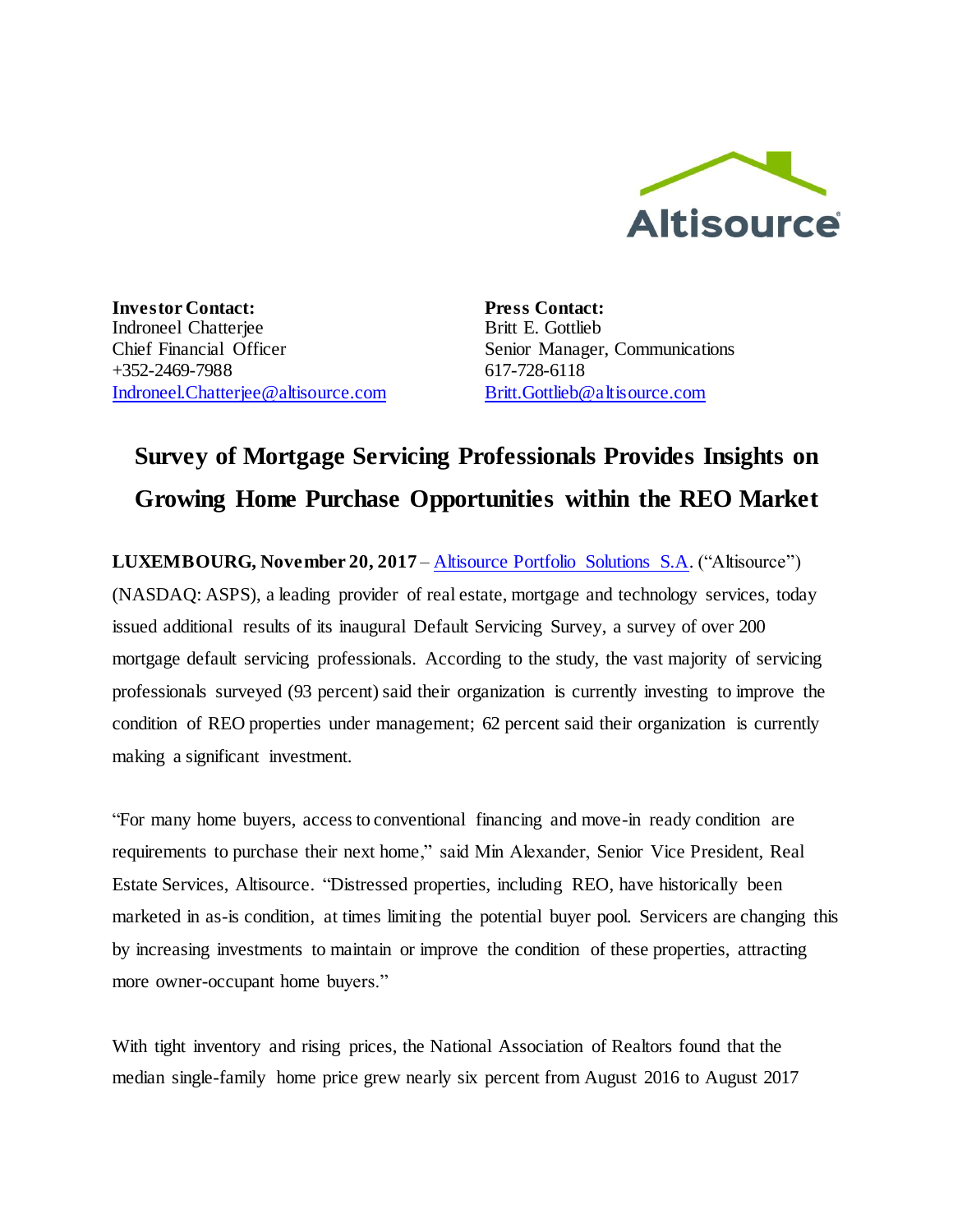while inventory was down 6.5 percent.<sup>1</sup> The Default Servicing Survey results show servicers are increasingly working to meet demand — and divest assets — by making REO assets a more appealing and viable option for consumers. A majority of servicing professionals surveyed (82 percent) ranked their investment in improving the condition of their REO asset portfolio among their top three most effective ways for attracting traditionally minded consumers to the REO market. Servicing professionals also pointed to offering financing options for REO [such as FHA 203(k)] to make purchasing these assets more achievable (76 percent) and offering buyers the opportunity to work with a real estate agent (43 percent) as two other leading tactics for bringing consumers to the REO market.

## **Technology Facilitates Consumer Participation in REO Market**

While focusing on property maintenance and accepting consumer-friendly financing options both play an important role in helping servicers make properties more appealing to the traditional market, servicers must also find ways to get available properties in front of prospective buyers. With technology increasingly driving consumer participation in the real estate market, there is power in leveraging online platforms to market real estate assets. The majority of servicing professionals surveyed (95 percent) said they believe consumer-friendly technology, such as easy-to-access online auctions, has had a positive impact on consumer participation in the default market. Sixty-one percent indicated that providing helpful property and neighborhood information on online auction display pages — such as virtual tours and school information — is among their top three methods to attract consumers to the REO market.

"The REO market offers both servicers and consumers a compelling opportunity to meet each other's needs and solve for today's supply-demand disconnect," said Marcello Mastioni, President, Real Estate Marketplace, Altisource. "Technological innovation, such as online real estate marketing platforms like Hubzu, can help savvy buyers discover a new pool of properties. Servicers' investments in consumer-friendly features, along with improvements in property conditions, are broadening home buyers' horizons and encouraging them to consider the REO market."

1

<sup>&</sup>lt;sup>1</sup> http://realtormag.realtor.org/daily-news/2017/09/20/housing-shortages-constrain-existing-home-sales